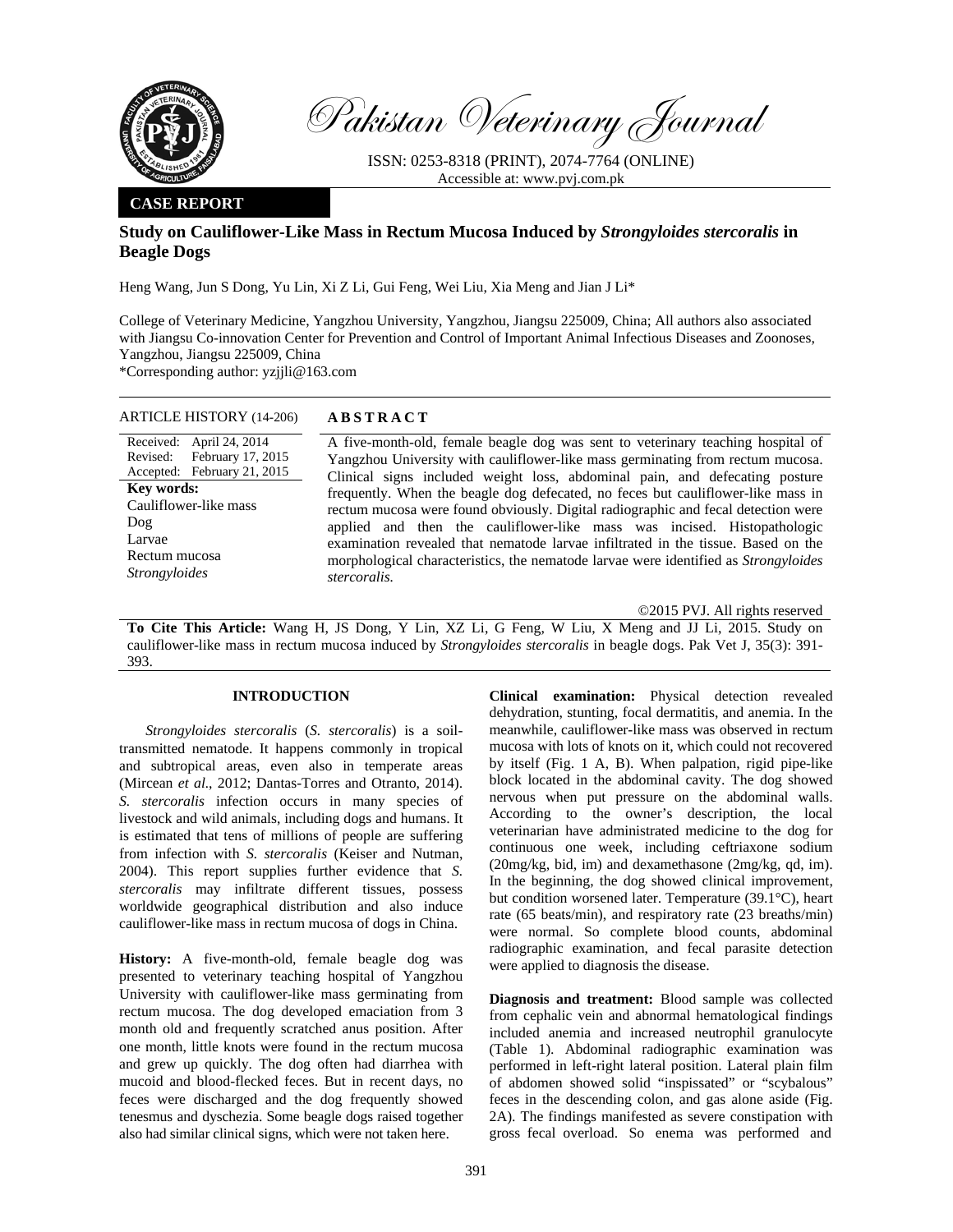

Fig. 1: Posterior and lateral view of cauliflower-like mass in anus mucosa. A, posterior view. B, lateral view.



**Fig. 2:** L-R lateral abdominal radiograph before and after enema. A, colon impacted with feces before enema. B, no high density substance in colon after enema.



**Fig. 3:** View of fecal parasitic examination. A, *Strongyloides stercoralis* larvae and roundworm eggs. B, magnification of the roundworm eggs (*Toxocara canis*) with dark brown centre and a thick, light-colored (orange) wall in appearance. C, three *Strongyloides stercoralis*. D, magnification of *Strongyloides stercoralis* filariform larvae with a slit in the tail. A, C, bar=200µm; B, D, bar=100µm.



**Fig. 4:** Surgical procedure of cauliflower-like mass resection. A, blunt separation at the healthy baseline of mass. B, Interrupted sutures of serosal muscularis and anus sphincter. C, Interrupted sutures of rectum mucosa and the anal skin section. D, rectum and anus recovered at post-operation with antibacterial ointment at the incision.



**Fig. 5:** Photomicrograph of cauliflower-like mass of the beagle dog. A, transversal sections of *Strongyloides stercoralis* larvae located in mucosa. B, magnification of *Strongyloides stercoralis* larvae in mucosa. C, elongated larvae of *Strongyloides stercoralis* in hyperplasia fibrous connective tissue. D, magnification of elongated larvae of *Strongyloides stercoralis*. Hematoxylin and eosin. A, C, bar=50µm; B, D, bar=25µm.

|  |  |  | Table 1: CBC detection results of the beagle dog |  |  |  |  |  |
|--|--|--|--------------------------------------------------|--|--|--|--|--|
|--|--|--|--------------------------------------------------|--|--|--|--|--|

| Variable                                | Result           | Normal range |
|-----------------------------------------|------------------|--------------|
| White Blood Count (×10 <sup>9</sup> /L) | 16               | $6.0 - 17.0$ |
| Neutrophil Count (×10 <sup>9</sup> /L)  | $14$ 1           | $4.0 - 12.6$ |
| Red Blood Count (× 10 <sup>12</sup> /L) | $4.6 \downarrow$ | $5.5 - 8.5$  |
| Hemoglobin (g/L)                        | 98<br>- ↓        | $110 - 190$  |
| Platelets $(x   09L)$                   | 213              | 117-460      |

Note: "↑", increase; "↓", decrease.

cleaned the feces in the descending colon. After enema, the left-right lateral radiographic film was taken again. Radiograph was observed and no feces densities were found (Fig. 2 B). In the meanwhile, fresh fecal samples were collected and detected. *S. stercoralis* larvaes and roundworm eggs (*Toxocara canis*) were found in the fecal smears (Fig. 3A to 3D).

 After enema, the dog was administrated with routine general anesthesia of isoflurane. Surgical procedure was performed. Along the joint position of the anus rectum mucosa and skin, mass was separated bluntly from the healthy base line (Fig. 4 A). Attention to protect the anus sphincter and reserve more healthy rectum mucosa and muscle layer. Suture the serosal muscularis of rectum to anus sphincter intermittently around the rectum with absorbed thread (Fig. 4B). Then incise mass and suture the second layer between the rectum mucosa and the skin section of anal edge. Interrupted sutures were employed at the second layer (Fig. 4C). When complete the surgery, apply antibacterial ointment at the incision (Fig. 4D) and bandage the tail.

 Resected tissue samples were collected. Several sections of tissues were trimmed and dipped in 10% neutral buffered formalin. Tissues were processed routinely and stained with hematoxylin and eosin. Histopathologic examination showed that lots of transversal sections of *S. stercoralis* larvae were located in the mucosa, which appeared to be round or polygon shapes. There were abundant neutrophils, chronic inflammatory cells and lymphocyte at underlying mucosa (Fig. 5A & 5B). Tissues of nodular position were characterized by abundantly vascularized granulation